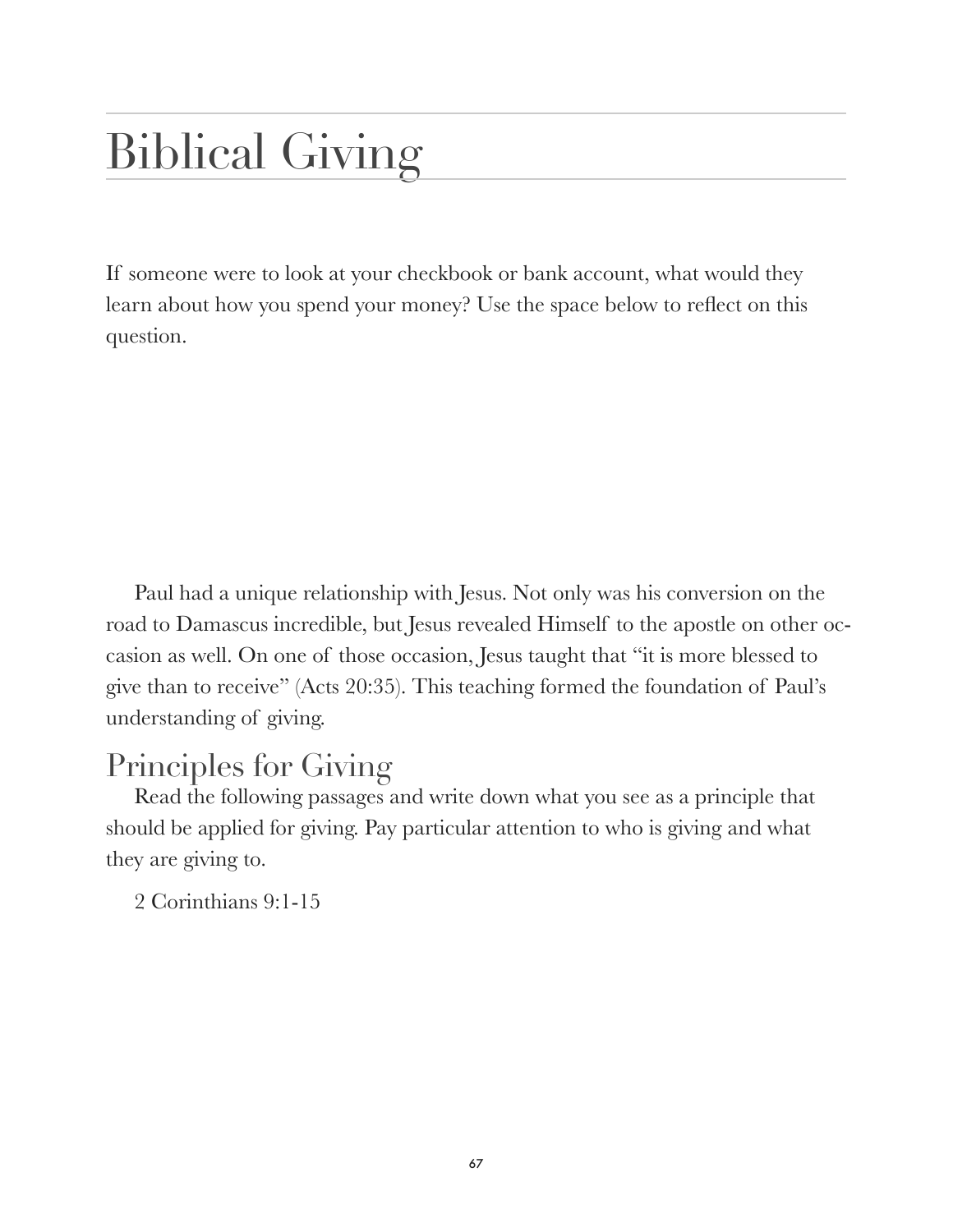Philippians 4:10-20

1 Timothy 5:17-18

## A Warning

Just as in our day, Paul was concerned that people would become too attached to material things and forget about godliness. Read the following instructions Paul gives to Timothy and make note of how we should guard against becoming materialistic.

1 Timothy 5:6-7

1 Timothy 5:10

1 Timothy 5:17-19